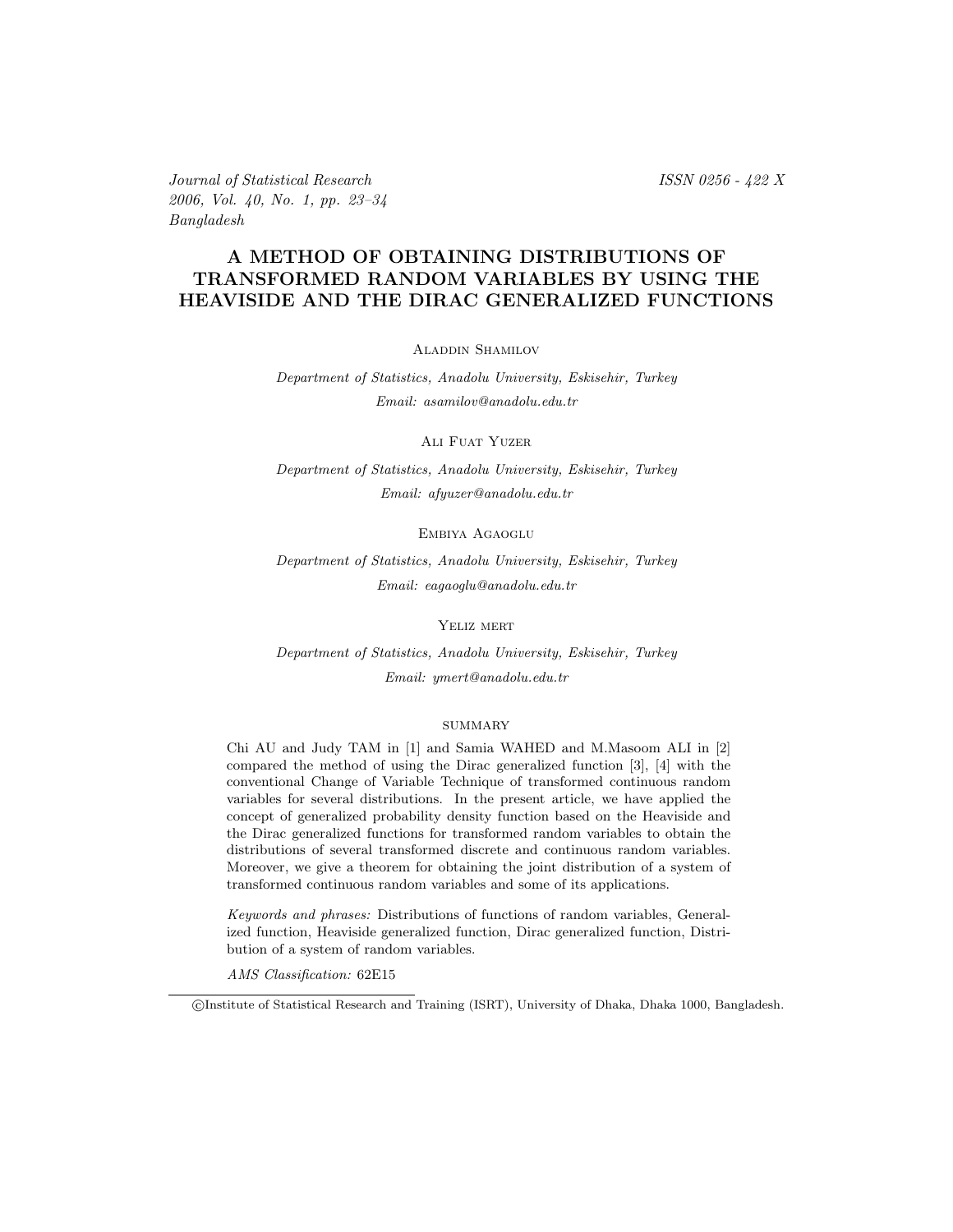## 1 Introduction

The importance of the method of finding the probability density function of a function of one or more continuous random variables using the Dirac generalized function [6] was argued in  $[1]$ ,  $[2]$ ,  $[3]$  and  $[4]$ .

The method which uses the Heaviside and the Dirac generalized functions in obtaining distributions and probability density functions of transformed random variables possesses some advantages, compared to the conventional change-of-variable technique.

We note that the method of obtaining distributions of transformed random variables by using the Heaviside and the Dirac generalized functions can simply operates even in the case, when the condition of the existence of a one-to-one transformation between the given variables and transformed variables is not fulfilled. However, the conventional change-of-variable technique operates under the conditions of the existence of a one-to-one transformation and of the computation of the Jacobian, which additionally must be different from zero. It should be noted that limitations of the change of variables technique are discussed in detail in [2].

## 2 Variables Of Discrete Type

**Theorem 1.** Suppose that  $X_i$   $(i = 1, ..., n)$  are discrete random variables with joint probability distribution  $f(x_1, ..., x_n)$ . Let A be n-dimensional set of every possible outcome of the  $X_i$ 's. Then the random variable

$$
Y = \varphi(X_1, \dots, X_n) \tag{2.1}
$$

has the probability distribution given by

$$
G(y) = P(Y < y) = P(\varphi(x_1, ..., x_n) < y)
$$
  
= 
$$
\sum_{(x_1, ..., x_n) \in A} f(x_1, ..., x_n) H(y - \varphi(x_1, ..., x_n)),
$$
 (2.2)

where

$$
H(y - \varphi(x_1, ..., x_n)) = \begin{cases} 1, & \text{if } y - \varphi(x_1, ..., x_n) > 0 \\ 0, & \text{if } y - \varphi(x_1, ..., x_n) \le 0 \end{cases}
$$

H-Heaviside generalized function [5].

Theorem 2. The random variable

$$
Y = \varphi(X_1, ..., X_n)
$$

of  $(2.1)$  has the generalized probability density function given by

$$
g(y) = G'(y)
$$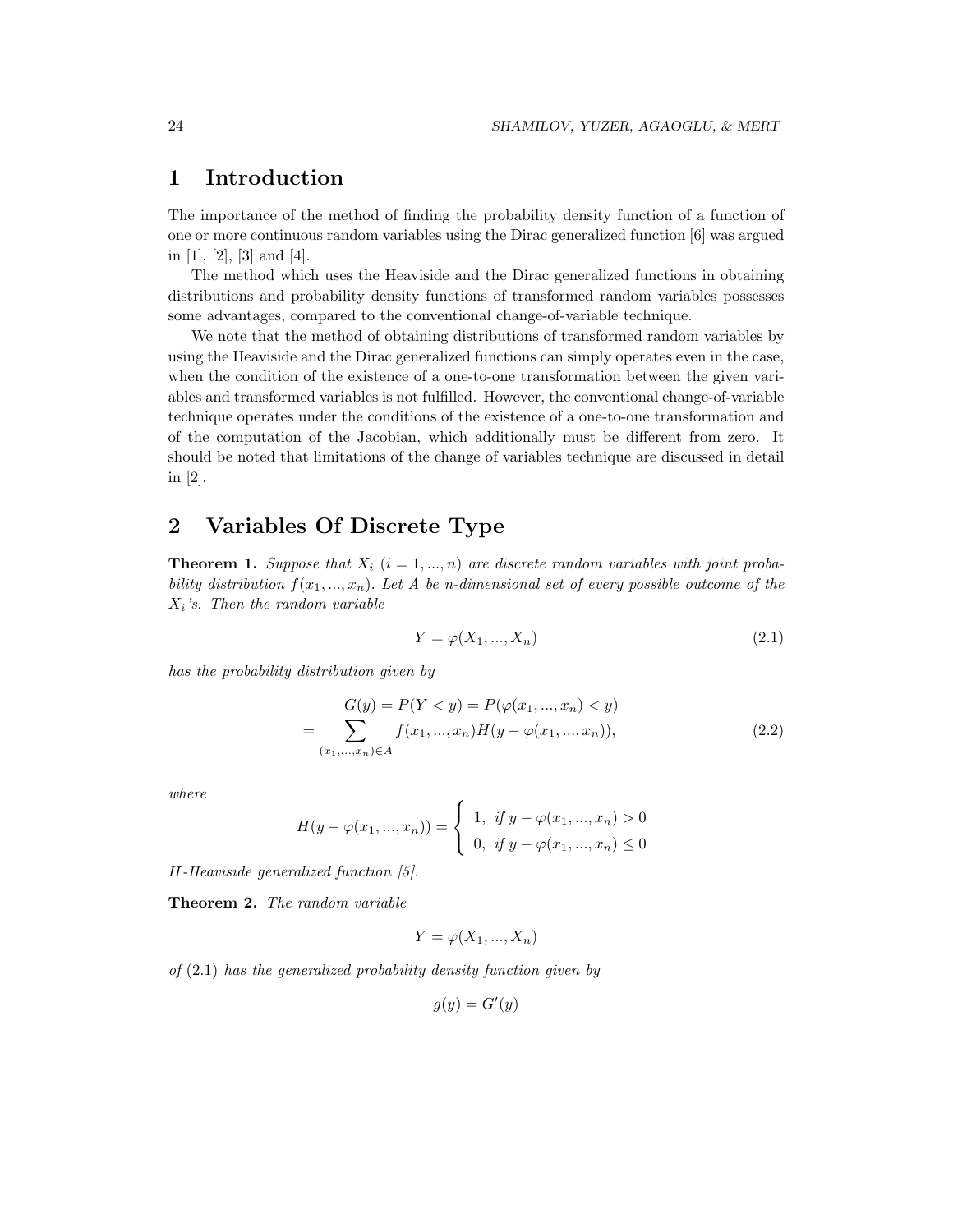A Method of Obtaining Distributions . . . 25

$$
= \sum_{(x_1,\ldots,x_n)\in A} f(x_1,\ldots,x_n)H'(y-\varphi(x_1,\ldots,x_n))
$$
  

$$
= \sum_{(x_1,\ldots,x_n)\in A} f(x_1,\ldots,x_n)\delta(y-\varphi(x_1,\ldots,x_n)),
$$
 (2.3)

where  $\delta(.)$  is the Dirac generalized function.

**Remark:** The function  $G(y)$  is not differentiable in the ordinary sense. But it is differentiable in the sense of generalized functions. Formula (2.3) expresses a generalized function using generalized functions. Therefore we can consider random variables of discrete or continuous types by the same approach.

**Example 2.1.** Let  $X, Y$  are discrete random variables with joint probability distribution

$$
f(x_i, y_j) = \begin{cases} 0, \text{ if } i + j \neq 7 \text{ } i, j = 1, ..., 6 \\ \frac{1}{6}, \text{ if } i + j = 7 \text{ } x_i = i; \ y_j = j. \end{cases}
$$

Find the distribution of the variable  $Z = X + Y$ .

**Solution.** By  $(2.2)$  the distribution of Z is obtained as following.

$$
G(z) = P(Z < z) = P(X + Y < z)
$$
  
= 
$$
\sum_{i,j=1}^{6} f(x_i, y_j) H(z - (x_i + y_j)) = \begin{cases} 0, & \text{if } z < 7 \\ 1, & \text{if } z > 7 \end{cases}
$$
  
= 
$$
H(z - 7).
$$

By Theorem 2, we have

$$
g(z) = G'(z) = H'(z - 7) = \delta(z - 7).
$$

**Example 2.2.** Under conditions of example 1, find the distribution of  $Z = X^2 + Y$ .

**Solution.** By  $(2.2)$  the distribution of Z is obtained as follows.

$$
G(z) = P(Z < z) = P(X2 + Y < z)
$$
  
= 
$$
\sum_{i,j=1}^{6} f(x_i, y_j)H(z - (x_i2 + y_j))
$$
  
= 
$$
\frac{1}{6}H(z - 7) + \frac{1}{6}H(z - 9) + \frac{1}{6}H(z - 13) + \frac{1}{6}H(z - 19)
$$
  
+ 
$$
\frac{1}{6}H(z - 27) + \frac{1}{6}H(z - 37).
$$

By Theorem 2, we have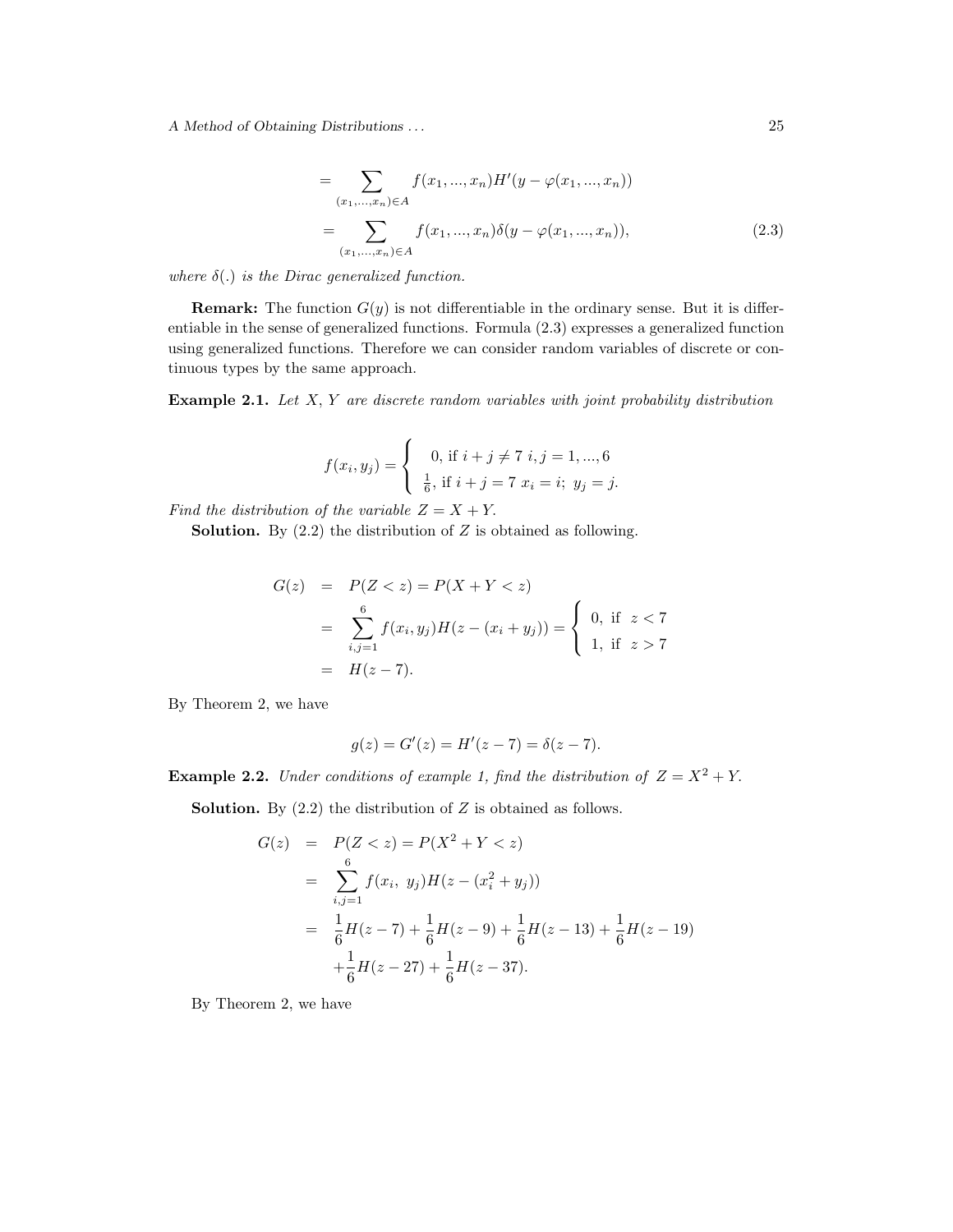$$
g(z) = G'(z) = \frac{1}{6} \{ \delta(z - 7) + \delta(z - 9) + \delta(z - 13) + \delta(z - 19) + \delta(z - 27) + \delta(z - 37) \}.
$$

# 3 Variables of Continuous Type

**Theorem 3.** Suppose that  $X_i$   $(i = 1, ..., n)$  are continuous random variables with joint probability density  $f(x_1, ..., x_n)$ . Let A be the n-dimensional set of every possible outcome of the  $X_i$ 's. Then the random variable

$$
Y = \varphi(X_1, \dots, X_n) \tag{3.1}
$$

has the probability distribution function given by

$$
G(y) = P(Y < y) = P(\varphi(x_1, ..., x_n) < y)
$$
  
\n
$$
= \int \cdots \int_{D(y)} f(x_1, ..., x_n) \times dx_1 ... dx_n
$$
  
\n
$$
= \int \cdots \int_{A} f(x_1, ..., x_n) \times H(y - \varphi(x_1, ..., x_n)) dx_1 ... dx_m
$$
 (3.2)

where  $D(y) = \{(x_1, ..., x_n) \in A : \varphi(x_1, ..., x_n) < y\}$ , and H is as defined in (2.2).

Theorem 4. The random variable

$$
Y = \varphi(X_1, ..., X_n)
$$

of  $(3.1)$  has the probability density function given by

$$
g(y) = G'(y)
$$
  
= 
$$
\int \cdots \int A(x_1, \ldots, x_n) \times \delta(y - \varphi(x_1, \ldots, x_n)) dx_1 \ldots dx_n.
$$
 (3.3)

*Proof.* The relationship  $H'(t) = \delta(t)$  exists between the Heaviside and the Dirac generalized functions. Consequently,

$$
H'(y - \varphi(x_1, ..., x_n)) = \delta(y - \varphi(x_1, ..., x_n))
$$

and (3.3) follows from the formula (3.2).

 $\Box$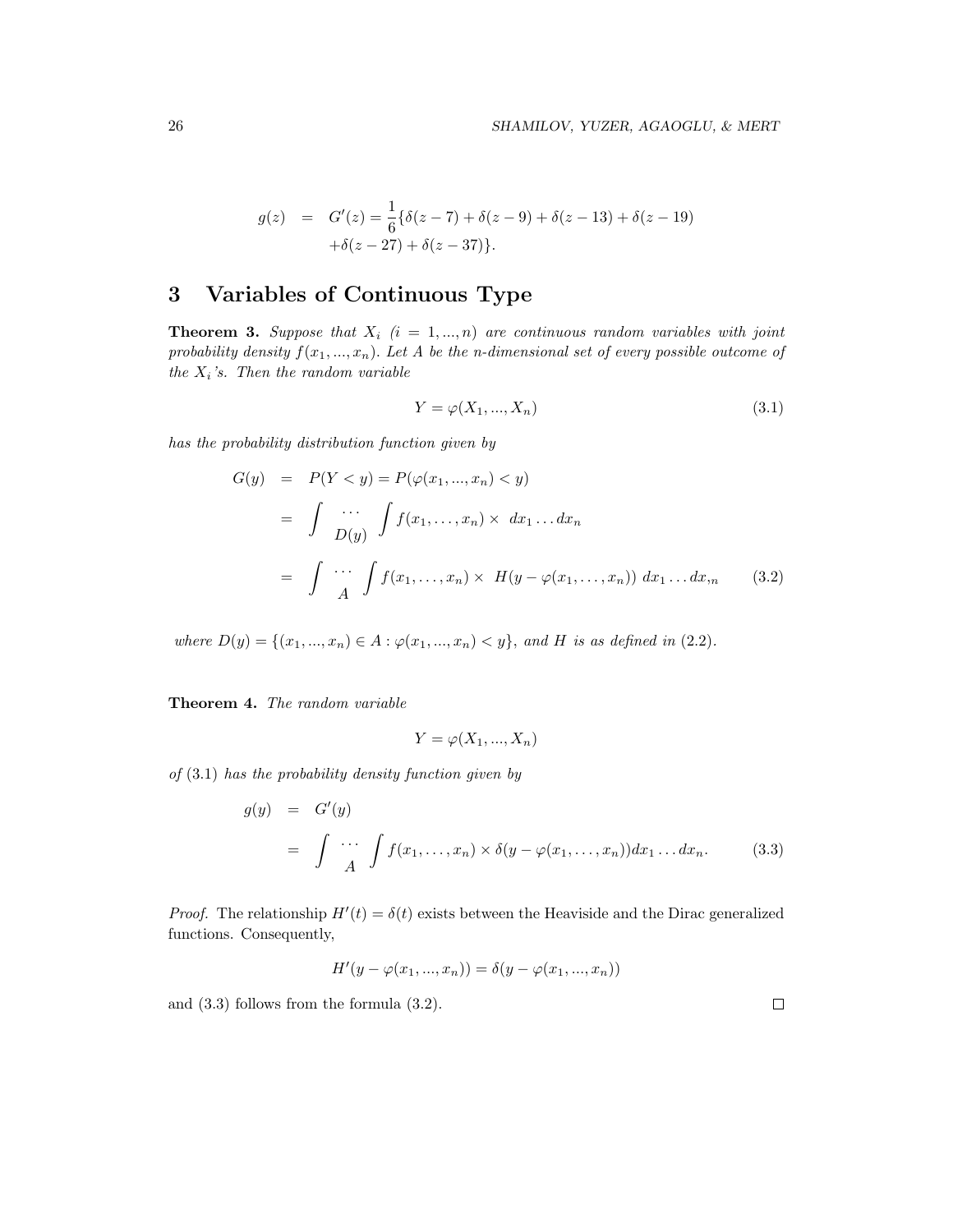We note that Theorem 4 is a corollary of Theorem 3 and coincides with Theorem 2 of [1].

**Example 3.1.** Let  $X$  be a continuous random variable with probability density function  $f(x), x \in [a, \infty)$ , and  $y = \varphi(x)$  be a differentiable monotone function. Find the distribution of  $Y = \varphi(X)$ .

Solution (By definition of distribution). We have

$$
G(y) = P(Y < y) = P(\varphi(x) < y) = \int_{D(y)} f(x) \, dx,
$$

where  $D(y) = \{x : \varphi(x) < y, x \in (a, \infty)\}\$ . Since  $\varphi(.)$  is monotone, then  $D(y) = \{x :$  $\psi(y) \wedge \psi(a) < x < \psi(y) \vee \psi(a)$ , where  $\psi(.)$  is inverse function of  $\varphi(.)$ .

Then

$$
g(y) = G'(y) = f(\psi(y)) |\psi'(y)|.
$$

By Theorem 4, we have

$$
g(y) = \int_{a}^{\infty} f(s)\delta(\varphi(s) - y)ds,
$$

where

$$
\delta(\varphi(s) - y) = \frac{1}{|\varphi'(s)|} \delta(s) = \frac{1}{\frac{1}{|\psi'(y)|}} \delta(s)
$$

$$
= |\psi'(y)| \delta(s).
$$

Consequently,

$$
g(y) = \int_a^{\infty} f(s) \left| \psi'(y) \right| \delta(y) ds = \left| \psi'(y) \right| f(\psi(y)).
$$

**Example 3.2.** Let  $X_1$  and  $X_2$  are two independently distributed random variables, where  $X_1 \backsim Gamma(\alpha, 1)$  and  $X_2 \backsim Gamma(\beta, 1)$  with densities  $f_{X_1}$ , and  $f_{X_2}$ . Show that  $Y = X_1 + X_2$  has a  $Gamma(\alpha + \beta, 1)$  distribution.

Solution (By using definition of distribution). Note that

$$
G(y) = \int_0^\infty dx_1 \int_0^{y-x_1} \frac{x_1^{\alpha-1} \ x_2^{\beta-1} e^{-(x_1+x_2)}}{\Gamma(\alpha)\Gamma(\beta)} dx_2.
$$

Then,

$$
g(y) = G'(y) = \frac{1}{\Gamma(\alpha)\Gamma(\beta)} \int_{0}^{\infty} x_1^{\alpha-1} e^{-x_1} (y - x_1)^{\beta-1} e^{-(y - x_1)} dx_1
$$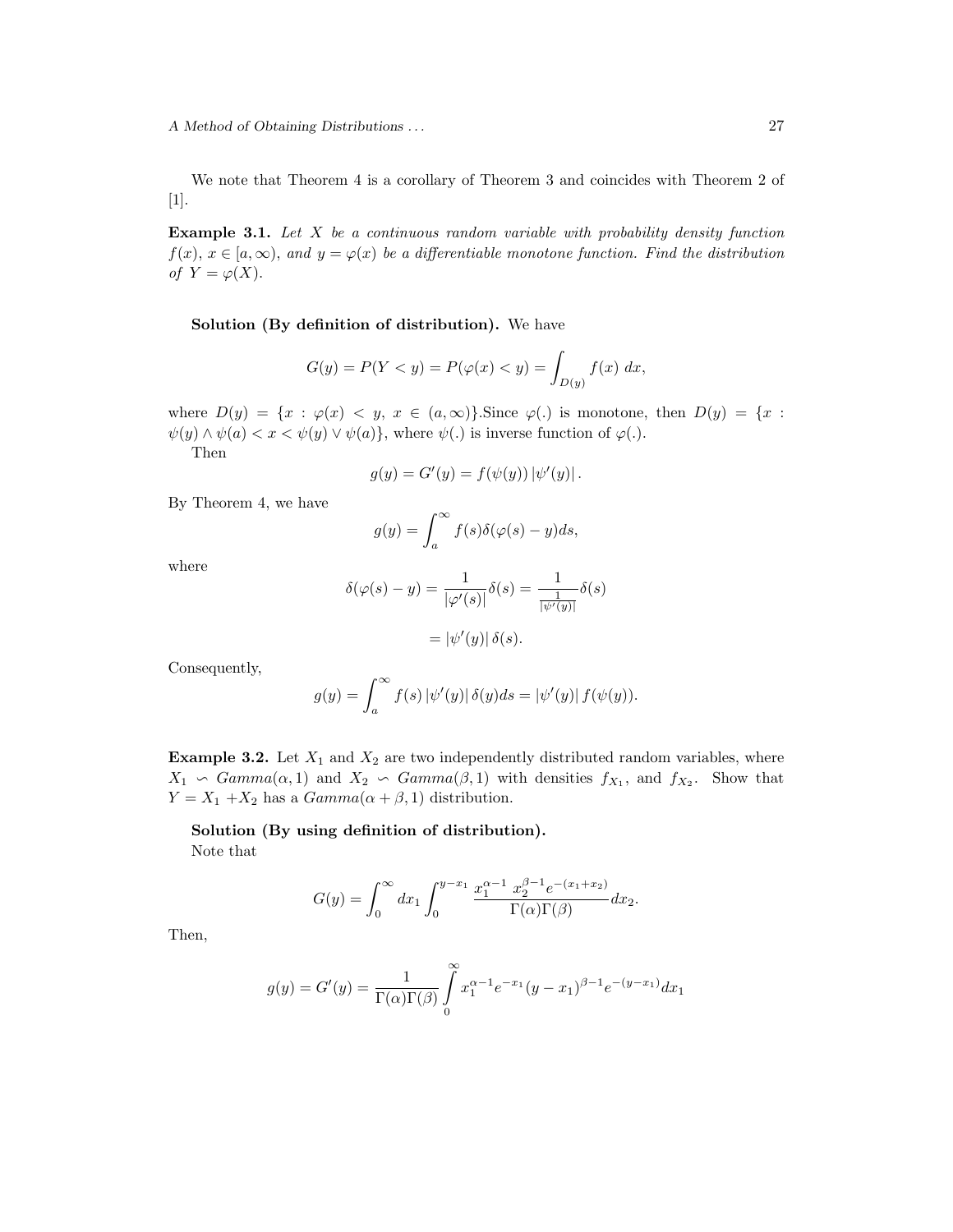$$
=\frac{e^{-y}y^{\beta-1}}{\Gamma(\alpha)\Gamma(\beta)}\int\limits_{0}^{\infty}x_1^{\alpha-1}(1-\frac{x_1}{y})^{\beta-1}dx_1.
$$

By substitution  $\frac{x_1}{y} = t$ , we get

$$
g(y) = \frac{e^{-y}y^{\beta - 1}}{\Gamma(\alpha)\Gamma(\beta)} \int_{0}^{1} (yt)^{\alpha - 1} (1 - t)^{\beta - 1} y dt,
$$

or

$$
g(y) = \frac{e^{-y} y^{\alpha+\beta-1}}{\Gamma(\alpha+\beta)}.
$$

### Solution (By Theorem 4).

By applying formula (3.3) we have

$$
g(y) = \int\limits_0^\infty \int\limits_0^\infty \frac{1}{\Gamma(\alpha)\Gamma(\beta)} x_1^{\alpha-1} x_2^{\beta-1} e^{-(x_1+x_2)} \delta((x_2+x_1)-y) dx_1 dx_2.
$$

By

$$
\delta(x_1 + x_2 - y) = \delta(x_2 - (y - x_1))
$$

we get

$$
g(y) = \frac{1}{\Gamma(\alpha)\Gamma(\beta)} \int_{0}^{\infty} x_1^{\alpha-1} e^{-x_1} \left\{ \int_{0}^{\infty} x_2^{\beta-1} e^{-x_2} \delta(x_2 - (y - x_1)) dx_2 \right\} dx_1
$$

$$
= \frac{1}{\Gamma(\alpha)\Gamma(\beta)} \int_{0}^{\infty} x_1^{\alpha-1} e^{-x_1} \times \left\{ (y-x_1)^{\beta-1} e^{-(y-x_1)} \right\} dx_1
$$

$$
= \frac{e^{-y}}{\Gamma(\alpha)\Gamma(\beta)} \int_{0}^{\infty} x_1^{\alpha-1} (y-x_1)^{\beta-1} dx_1 = \frac{y^{\alpha+\beta-1} e^{-y}}{\Gamma(\alpha+\beta)}.
$$

Solution (By using change of variable technique). Define

$$
Y_1 = X_1 + X_2, x_1 = y_1 y_2
$$
  
\n
$$
Y_2 = \frac{X_1}{X_1 + X_2}, x_2 = y_1 (1 - y_2).
$$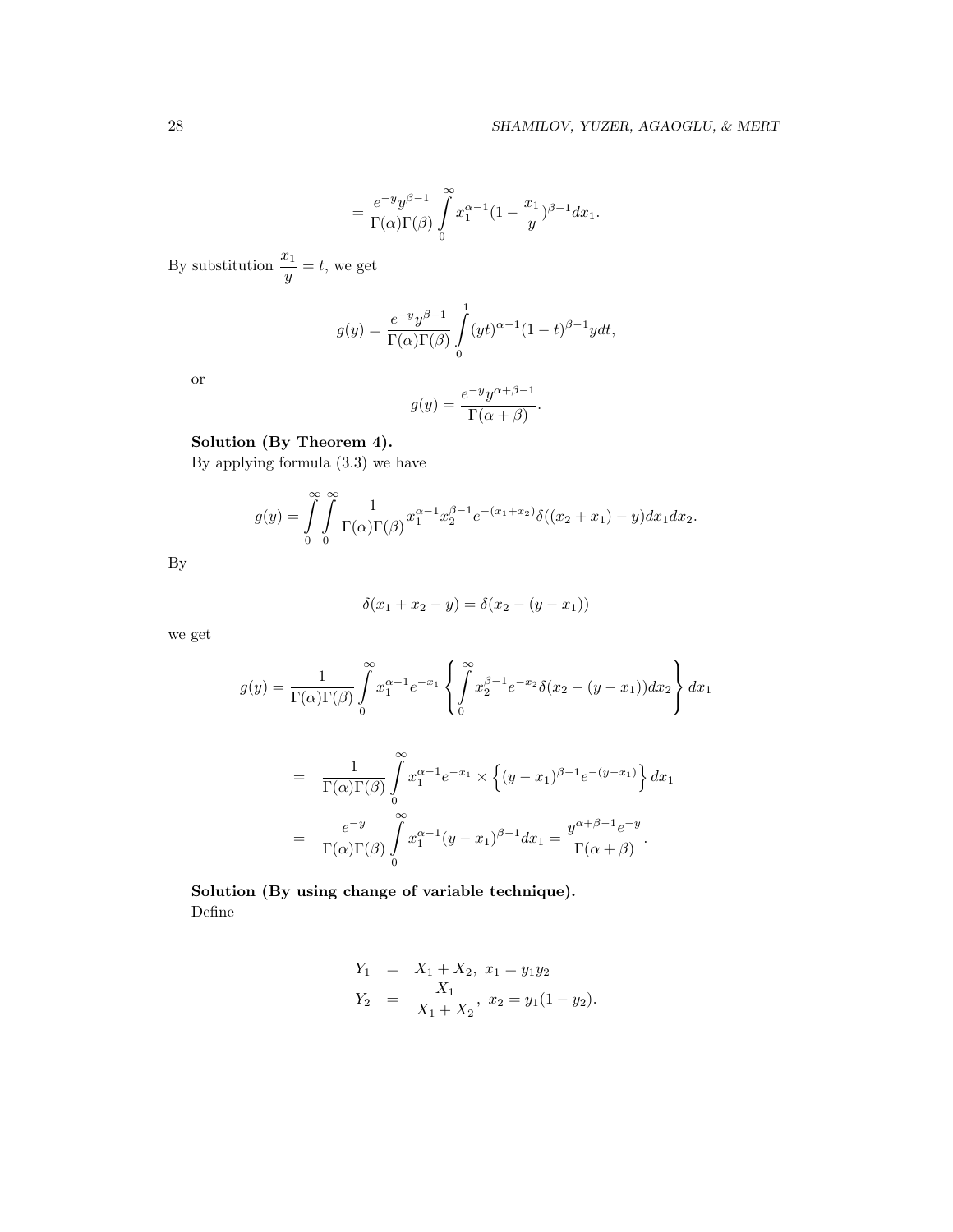Then the Jacobian is

$$
J=-y_1.
$$

Consequently,

$$
g(y_1, y_2) = |y_1| \frac{1}{\Gamma(\alpha)\Gamma(\beta)} (y_1 y_2)^{\alpha - 1} \times (y_1 (1 - y_2))^{\beta - 1} e^{-y_1}
$$
  
= 
$$
\frac{y_2^{\alpha - 1} (1 - y_2)^{\beta - 1}}{\Gamma(\alpha)\Gamma(\beta)} y_1^{\alpha + \beta - 1} e^{-y_1}, 0 < y_1, y_2 < \infty.
$$

Hence

$$
g(y_1) = \int_0^1 g(y_1, y_2) dy_2
$$
  
= 
$$
\frac{y_1^{\alpha+\beta-1} e^{-y}}{\Gamma(\alpha)\Gamma(\beta)} \int_0^1 y_2^{\alpha-1} (1-y_2)^{\beta-1} dy_2,
$$
  
= 
$$
\frac{y_1^{\alpha+\beta-1} e^{-y_1}}{\Gamma(\alpha+\beta)}.
$$

Next we shall give some essential auxiliary facts to present a generalization of Theorem 4 for system of transformed random variables. Let be

$$
H(\mathbf{x}) = \prod_{i=1}^{n} H(x_i), \quad \mathbf{x} = (x_1, ..., x_n); \quad H(x_i) = \begin{cases} 1, & \text{if } x_i > 0 \\ 0, & \text{if } x_i \le 0 \end{cases},
$$

then this function defines a linear functional called the Heaviside generalized function on the set of test functions:

$$
(H,g) = \int\limits_{E_n} H(\mathbf{x})g(\mathbf{x})d\mathbf{x} = \int\limits_{-\infty}^{\infty} \dots \int\limits_{-\infty}^{\infty} g(x_1,...,x_n)dx_1...dx_2,
$$

where  $g$  is arbitrary test function.

If

$$
\delta(\mathbf{x}) = \prod_{i=1}^{n} \delta(x_i), \ \mathbf{x} = (x_1, ..., x_n);
$$

then in the sense of generalized functions the equality

$$
\frac{\partial^n H}{\partial y_1...\partial y_n} = \delta(\mathbf{x}), \quad \mathbf{x} = (x_1, ..., x_n)
$$
\n(3.4)

holds.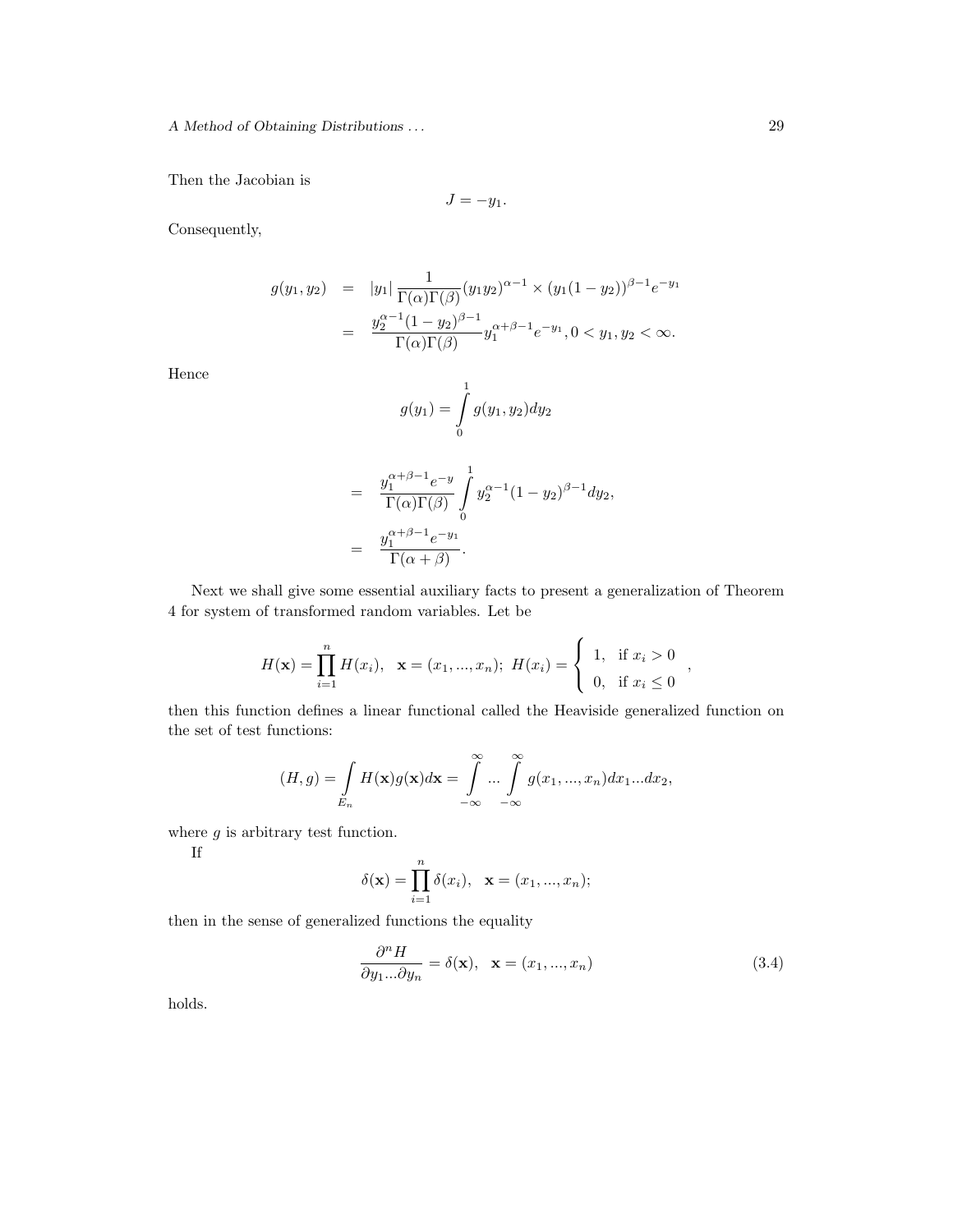The formula  $(3.4)$  means that for an arbitrary test function g, we have

$$
(H, \frac{\partial^n g}{\partial x_1 ... \partial x_n}) = \int_{E_n} H(\mathbf{x}) \frac{\partial^n g}{\partial x_1 ... \partial x_n} dx_1 ... dx_2 = (-1)^n \varphi(0, ..., 0)
$$

$$
= (-1)^n \int_{E_n} H(\mathbf{x}) g(\mathbf{x}) d\mathbf{x};
$$

$$
\delta(\varphi(\mathbf{x})) = \sum_{k=1}^{m} \frac{1}{\left| \frac{D(\varphi_1, \ldots, \varphi_n)}{D(x_1, \ldots, x_n)} \right|} \delta(\mathbf{x} - \mathbf{x}^{(k)}),
$$

where  $\mathbf{x}^{k} \in E_{n}$ ,  $k = 1, ..., m$  such that  $\varphi_{i}(\mathbf{x}^{k}) = 0, i = 1, ..., n;$  $D(\varphi_1,...,\varphi_n)$ 

 $\frac{D(\varphi_1,...,\varphi_n)}{D(x_1,...,x_n)}|_{\mathbf{x}=\mathbf{x}^k}\neq 0.$ 

The formula (3.4) also means a generalized function. That is, if  $f(\mathbf{x})$  is a continuous function,  $\mathbf{x} \in E_n$ , then following equality holds:

$$
\int_{E_n} f(\mathbf{x}) \delta(\mathbf{x}) d\mathbf{x} = \sum_{k=1}^m f(x^k) \frac{1}{\frac{D(\varphi_1, \dots, \varphi_n)}{D(x_1, \dots, x_n)} | \mathbf{x} = \mathbf{x}^k}.
$$

A generalization of Theorem 4 for system of transformed random variables is following.

**Theorem 5.** Let  $X = (X_1, ..., X_n)$  be continuous random vector with joint probability density function  $f(\mathbf{x}), \mathbf{x} \in A, A \subset E_n$ , where A is the n-dimensional set of every possible outcome of the  $X's$ . Then the random variable

$$
\mathbf{Y} = \varphi(\mathbf{X}), \ \mathbf{Y} = (Y_1, ..., Y_r), \ r \leq n
$$

has the generalized probability density function given by

$$
g(\mathbf{y}) = \int_{A} f(\mathbf{x}) \delta(\mathbf{y} - \varphi(\mathbf{x})) dx,
$$
\n(3.5)

where  $\delta$  is the Dirac generalized n-dimensional function:

$$
\delta(\mathbf{x}) = \prod_{i=1}^{n} \delta(x_i), \ \mathbf{x} = (x_1, ..., x_n).
$$

**Proof:** The distribution function of  $Y$  is given by

$$
G(\mathbf{y}) = P(\mathbf{Y} < \mathbf{y}) = \int\limits_{D(\mathbf{y})} f(\mathbf{x}) d\mathbf{x},
$$

where

$$
D(\mathbf{y}) = \{\mathbf{x} \in A : \ \varphi(\mathbf{x}) < \mathbf{y}\},
$$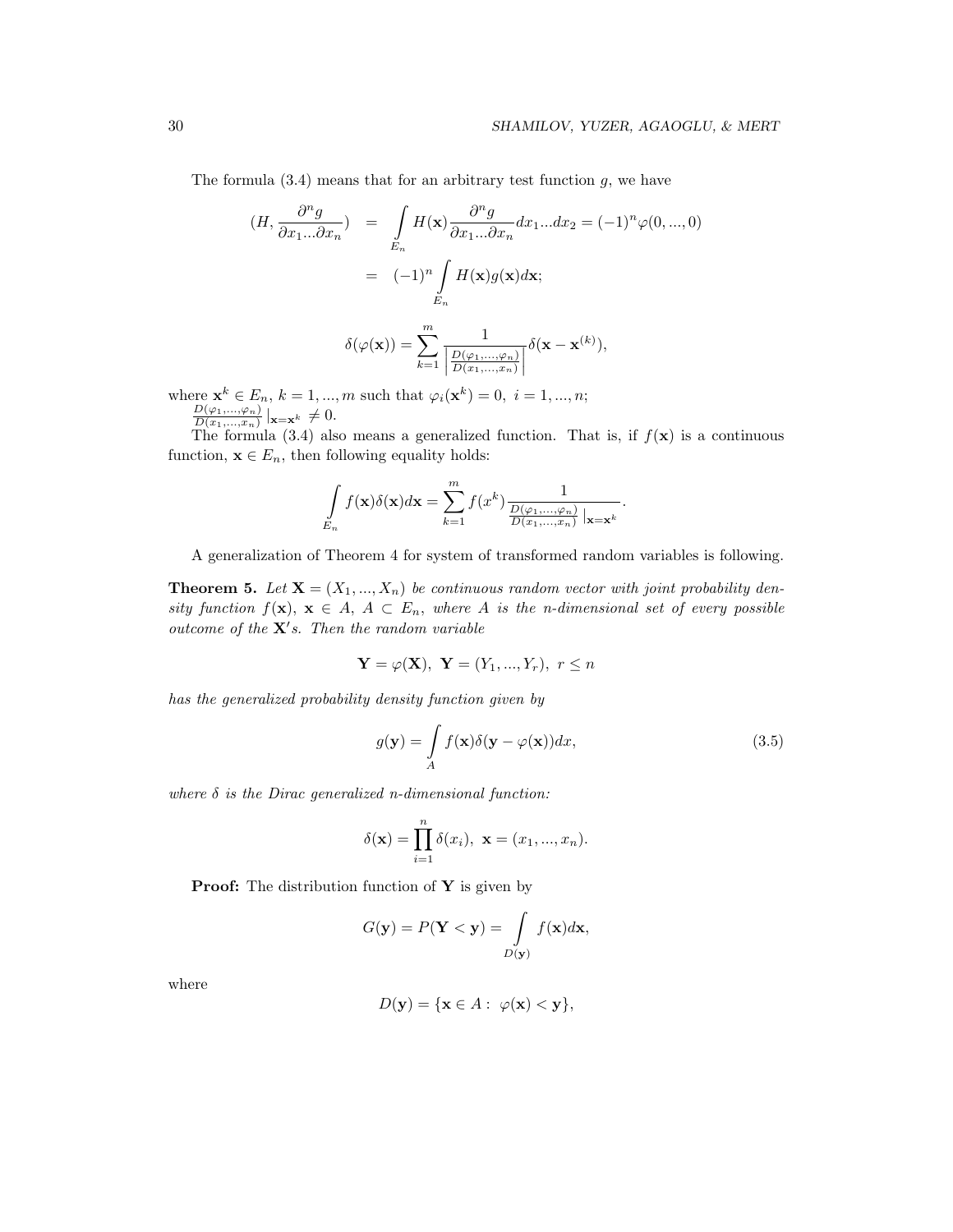A Method of Obtaining Distributions . . .  $31$ 

or

$$
G(\mathbf{y}) = P(\mathbf{Y} < \mathbf{y}) = \int\limits_A f(\mathbf{x}) H(\mathbf{y} - \varphi(\mathbf{x})) d\mathbf{x}.
$$

Then the random variable  $\mathbf{Y} = \varphi(\mathbf{x}), Y = (Y_1, ..., Y_r)$  has the generalized p.d.f. given by

$$
g(\mathbf{y}) = \frac{\partial^r G(\mathbf{y})}{\partial y_1 \dots \partial y_r} = \int_A f(\mathbf{x}) \frac{\partial^r H(\mathbf{y} - \varphi(\mathbf{x}))}{\partial y_1 \dots \partial y_r} d\mathbf{x},
$$
  

$$
= \int_A f(\mathbf{x}) \prod_{i=1}^r H'(y_i - \varphi_i(\mathbf{x})) d\mathbf{x}
$$
  

$$
= \int_A f(\mathbf{x}) \delta(\mathbf{y} - \varphi(\mathbf{x})) d\mathbf{x},
$$

or

$$
g(\mathbf{y}) = \int\limits_A f(\mathbf{x}) \delta(\mathbf{y} - \varphi(\mathbf{x})) d\mathbf{x}.
$$

Theorem 5 is proved.

Theorem 5 indicates that if the number of transformed variables is not equal to the number of the given variables then the method of obtaining distributions of transformed vector variables by using Dirac generalized n-dimensional functions operates successfully.

The following example is an application of Theorem 5.

**Example 3.3.** Let  $X_1$ ,  $X_2$ ,  $X_3$  be independently distributed random variables with joint Chi-square density function

$$
f_{X_i}(x_i) = \frac{x_i^{\frac{1}{2}} e^{-\frac{x_i}{2}}}{\Gamma(\frac{1}{2})2^{\frac{1}{2}}}.
$$

Let

$$
Y_1 = \varphi_1(X_1, X_2) = \frac{X_1}{X_2}, Y_2 = \varphi_2(X_1, X_2) = \frac{X_3}{X_1 + X_2}.
$$

Find the joint probability density function of  $(Y_1, Y_2)$ .

Solution: In order to apply Theorem 5, we have to solve the system

$$
y_1, = \frac{x_1}{x_2}; \quad y_2 = \frac{x_3}{x_1 + x_2}
$$

with respect to  $x_1$  and  $x_2$ , to get

$$
x_1 = \frac{y_1 x_3}{(y_1 + 1)y_2}, \quad x_2 = \frac{x_3}{(y_1 + 1)y_2}.
$$

.

The Jacobian of latter system is  $\frac{-x_3^2}{(x_3-x_1^2)^2}$  $(y_1+1)^2y_2^3$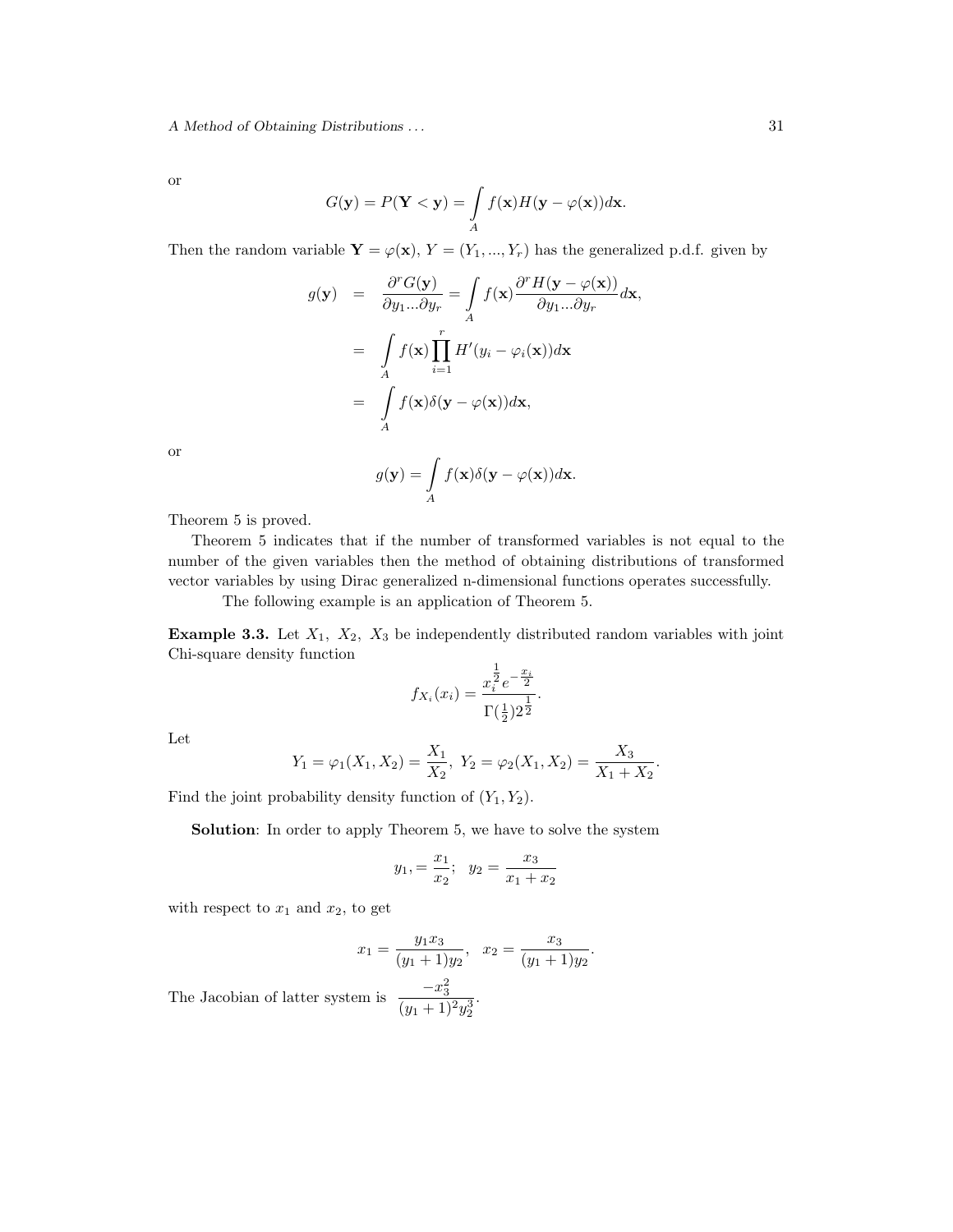By virtue of Theorem 5 the joint probability density function of  $(Y_1, Y_2)$  is given by:

$$
f(y_1, y_2) = \int_{0}^{\infty} \int_{0}^{\infty} \int_{0}^{\infty} f(\mathbf{x}) \delta(\mathbf{y} - \varphi) d\mathbf{x}
$$
  
\n
$$
= \int_{0}^{\infty} \int_{0}^{\infty} \int_{0}^{\infty} f(x_1, x_2, x_3) \delta(y_1 - \varphi_1) \delta(y_2 - \varphi_2) dx_1 dx_2 dx_3
$$
  
\n
$$
= \int_{0}^{\infty} \int_{0}^{\infty} \int_{0}^{\infty} f(x_1) f(x_2) f(x_3) \delta(y_1 - \varphi_1) \delta(y_2 - \varphi_2) dx_1 dx_2 dx_3
$$
  
\n
$$
= \int_{0}^{\infty} \int_{0}^{\infty} f(x_1) \left( \frac{y_1 x_3}{(y_1 + 1) y_2} \right) f(x_2) \left( \frac{x_3}{(y_1 + 1) y_2} \right) \times \left| \frac{-x_3^2}{(y_1 + 1)^2 y_2^3} \right| dx_3
$$

$$
= \int_{0}^{\infty} \frac{\left(\frac{y_{1}x_{3}}{(y_{1}+1)y_{2}}\right)^{\frac{1}{2}} e^{-\frac{y_{1}x_{3}}{2}(y_{1}+1)y_{2}} \left(\frac{x_{3}}{(y_{1}+1)y_{2}}\right)^{\frac{1}{2}} e^{-\frac{x_{3}}{2}(y_{1}+1)y_{2}} x_{3}^{\frac{1}{2}} e^{\frac{x_{3}}{2}}}{\Gamma(\frac{1}{2})^{3} 2^{\frac{3}{2}}} \times \left|\frac{-x_{3}^{2}}{(y_{1}+1)^{2} y_{2}^{3}}\right| dx_{3}
$$
  

$$
= \frac{2^{3} \Gamma(\frac{9}{2}) y_{1}^{\frac{1}{2}} y_{2}^{\frac{1}{2}}}{\Gamma(\frac{1}{2})^{3} (1+y_{1})^{3} (1+y_{2})^{9/2}},
$$

or

$$
f(y_1, y_2) = \frac{2^3 \Gamma(\frac{9}{2}) y_1^{\frac{1}{2}} y_2^{\frac{1}{2}}}{\Gamma(\frac{1}{2})^3 (1 + y_1)^3 (1 + y_2)^{9/2}}, \ y_1 > 0, \ y_2 > 0.
$$

The following example is solved by using another method in [7].

**Example 3.4.** (see [7] ) Let  $(X, Y)$  be random vector variable with joint probability density function:

$$
f_{XY}(x,y) = \frac{1}{2\pi\sigma^2} e^{-\frac{(x^2 + y^2)}{2\sigma^2}}.
$$

Find the probability density function  $g(z, w)$  of vector variable  $(Z, W)$ , where

$$
Z = \sqrt{X^2 + Y^2}; \quad W = \frac{Y}{X}.
$$
\n(3.6)

Solution.

$$
\frac{D(x,y)}{D(z,w)} = \frac{\sqrt{x^2 + y^2}}{x^2},
$$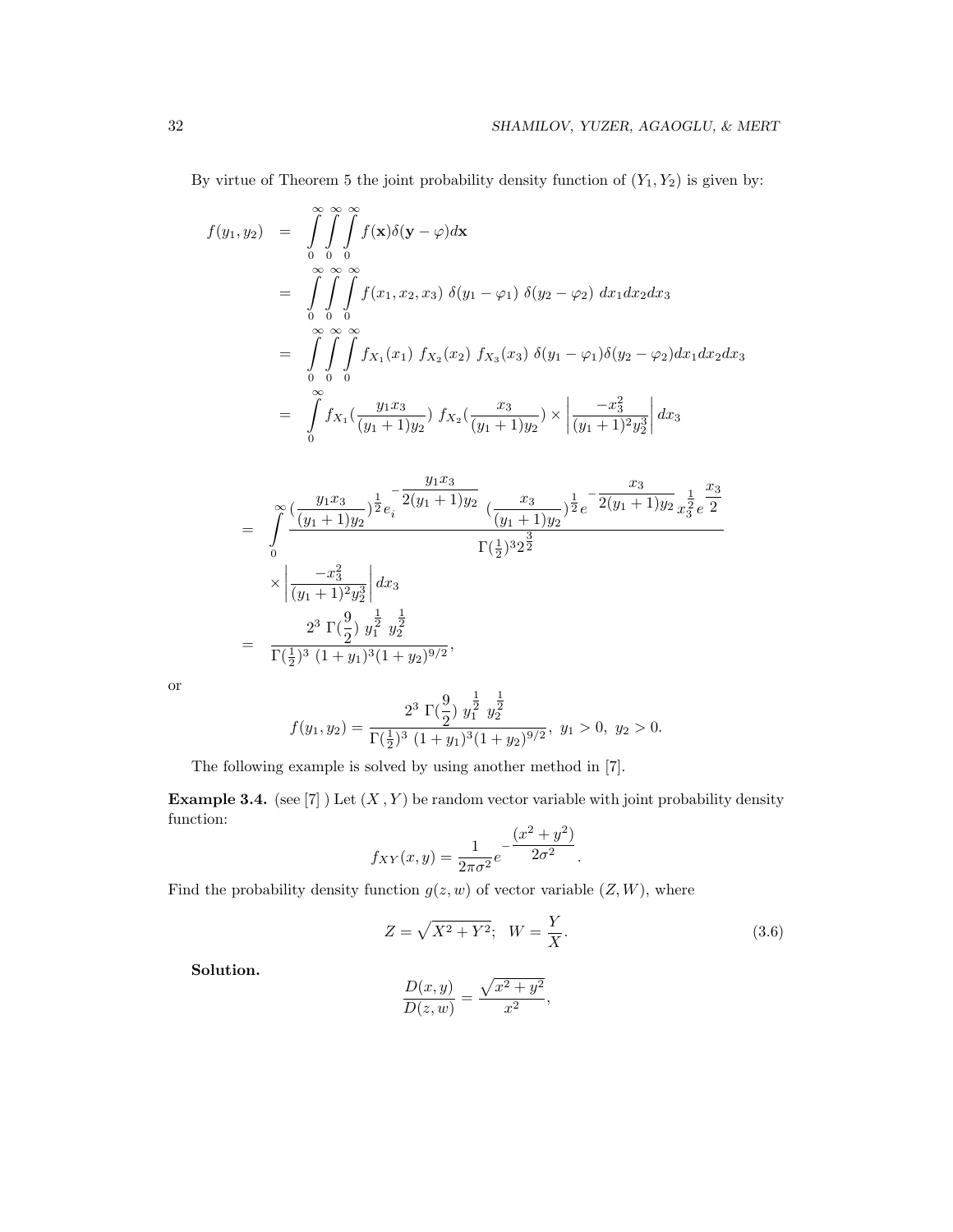and the system  $(3.6)$  with respect to x, y has the following solutions

$$
x^{(k)} = \pm \frac{z}{\sqrt{1+w^2}}; \ y^{(k)} = \pm \frac{wz}{\sqrt{1+w^2}}, \ k = 1, 2.
$$

This means that between x, y and z, w a one-to-one transformation does not exist. By using Theorem 5, we get

$$
g(z, w) = \int_{-\infty}^{\infty} \int_{-\infty}^{\infty} f(x, y) \delta(z - \sqrt{x^2 + y^2}) \delta(w - \frac{y}{x}) dx dy
$$
  
\n
$$
= \sum_{k=1}^{2} f(x^{(k)}, y^{(k)}) \times \left| \frac{x^2}{\sqrt{x^2 + y^2}} \right|
$$
  
\n
$$
= \frac{z}{1 + w^2} \{ f(\frac{z}{\sqrt{1 + w^2}}, \frac{wz}{\sqrt{1 + w^2}}) + f(-\frac{z}{\sqrt{1 + w^2}}, \frac{wz}{\sqrt{1 + w^2}}) \},
$$
  
\n
$$
g(z, w) = \frac{z^2}{\pi \sigma^2 (1 + w^2)}.
$$

This example shows that the method generalized by Dirac n-dimensional generalized function (Theorem 5) operates simply even in the case, when a one-to-one transformation between the given random variables and transformed random variables does not exist. In this case conventional change-of-variable technique doesn't work.

### 4 Discussion

This article presents an approach to determine probability distributions of the functions of random variables using the Heaviside and the Dirac generalized functions. On the basis of this approach, a generalized probability density function concept is defined and the fact that both discrete and continuous random variables, in the sense of generalized functions, have the same nature is showed. Selecting an effective mathematical approach allows us to similarly examine problems and concepts which seem to be different. The concept of generalized probability density function for different random variables serves in accordance with this objective to certain extent.

The method using the Heaviside and the Dirac generalized functions have important advantages compared to conventional change-of-variable technique. The mentioned advantages are showed on examples. However, we should be careful about that each technique has some advantages and disadvantages for special encountered problems.

The expression of the distribution of discrete random variables by the aid of the Heaviside function is given in Theorem 1 and the expression of the density function of the discrete random variables by the aid of the Dirac function is given in Theorem 2.